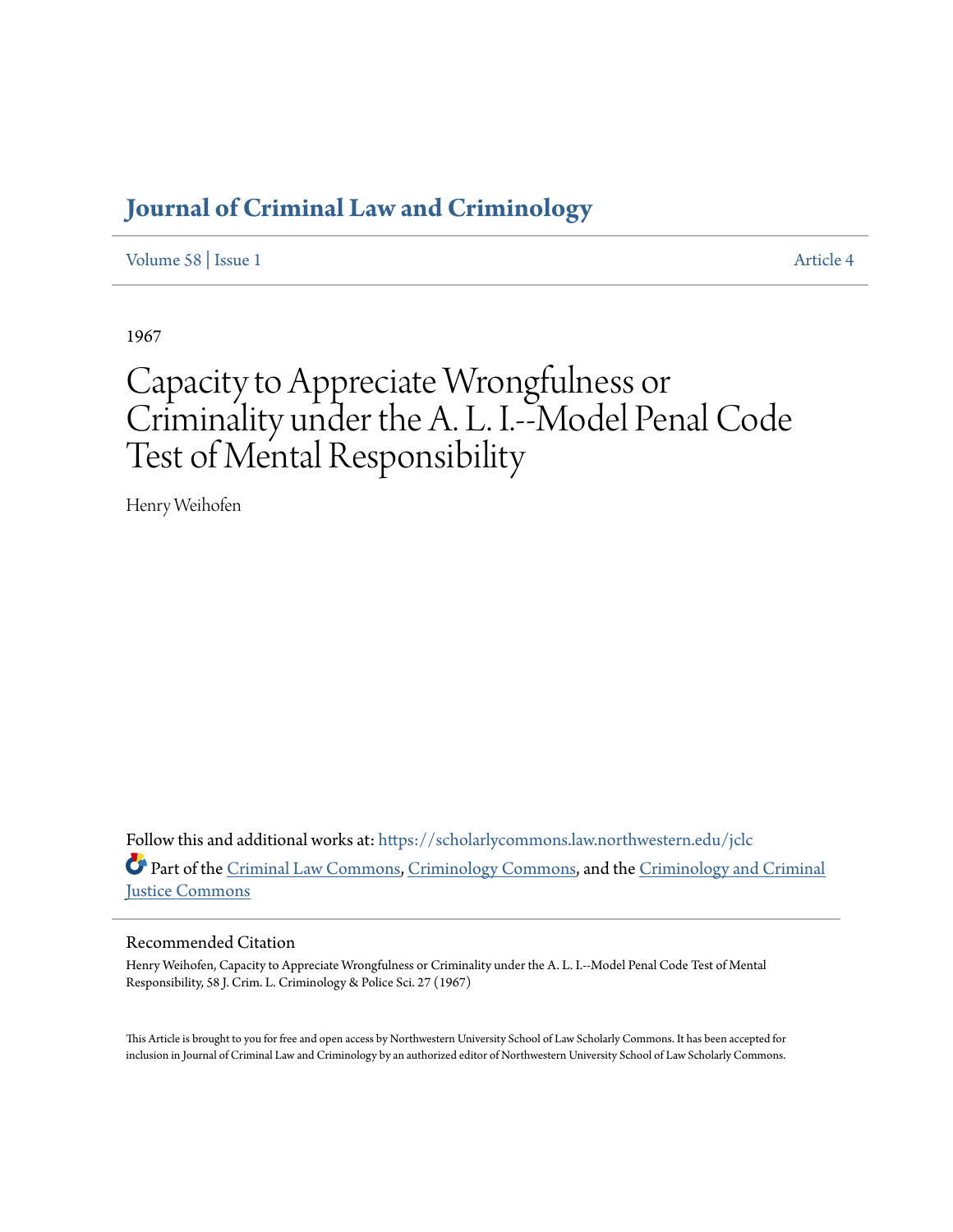### CAPACITY TO APPRECIATE **"WRONGFULNESS"** OR "CRIMINALITY" **UNDER** THE **A.** L. I-MODEL **PENAL CODE TEST** OF **MENTAL** RESPONSIBILITY

#### HENRY WEIHOFEN

The author is Professor of Law at the University of New Mexico, a position he had held since 1948. He has also taught at the law schools of the University of Colorado and the University of Puerto Rico.

Professor Weihofen holds three degrees from the University of Chicago: a Ph.B., **1926;** a **J.D., 1928;** and a **J.S.D., 1930.** He practiced law in Chicago from **1930-1932.**

In addition to Professor Weihofen's numerous writings he is the author of several books, one of which is *Mental Disorder as a Criminal Defense* (1954).

Although the M'Naughten test of criminal irresponsibility is now more than 120 years old, and has been applied in hundreds of cases, one ambiguity in its wording has never been resolved: does the criterion of whether the accused knew that the criminal act was "wrong" mean legally wrong or morally wrong? Few cases have even discussed the question, and those that have, have disagreed in their answers.'

The American Law Institute's Model Penal Code specifically declines to resolve the issue. In its tentative drafts, it did undertake to do so; as then worded the Code spoke of capacity to appreciate the "criminality" of the act. But the Proposed Official Draft of 1962 inserted, as an alternative term, "wrongfulness".<sup>2</sup> The comments

'Some cases have held that "wrong" means legal wrong, i.e., knowledge that the act was prohibited by law. State v. Foster, 44 H. 403, 354 P.2d 960 (1960); State v. Andrews, 187 Kan. 438, 357 P.2d 739 (1960). This is also the interpretation adopted in a leading English case, R v. Windle [1952] 2 Q.B. 826, 2 All Eng. 1. The leading case to the contrary, holding that in proper circumstances the word ought not to be limited to legal wrong, is People v. Schmidt, 216 N.Y. 324, 110 N.E. 945 (1915). In State v. Kirkham, 7 Utah 2d 108, 319 P.2d 859 **(1958),** the Court delib-erately used the disjunctive and said that a defendant is to be acquitted if he either did not know that the act was wrong morally or did not know it was prohibited by law. See also People v. Benton, 144 Cal. App. 2d 600, 301 P.2d 620 (1956); People v. McDonough, **198** Cal. App. 2d 84, **17** Cal. Rptr. 643 (1961); State v. Davies, 146 Conn. 137, 148 A.2d **251,** cert. denied, 360 U.S. **921 (1959);** State v. Thorne, 239 S.C. 164, 121 S.E.2d 623 (1961). <sup>2</sup><br><sup>2</sup> "A person is not responsible for criminal conduct

<sup>2</sup><sup>14</sup>A person is not responsible for criminal conduct if at the time of such conduct as a result of mental disease or defect he lacks substantial capacity either to appreciate the criminality [wrongfulness] of his conduct or to conform his conduct to the requiremtnts of law." American Law Institute, Model Penal Code, §4.01(1).

to the Code give no arguments for preferring one over the other. Legislatures or courts considering adopting the Code's formulation are thus given no help in deciding which word to choose.3

The purpose of this paper is to suggest that the preferable word is "wrongfulness."

If we are to hold a person mentally responsible for his criminal act unless he is so disordered as to be unable to appreciate its criminality, we shall have to condemn as responsible and fit for punishment some of the most wildly disordered persons ever seen-for example, persons with elaborately developed delusions who hear "voices" and who kill while believing that the deed was commanded by God. Such a person may know full well that the act was a violation of the temporal law. He may even commit it precisely *because* he knows it is criminal: believing that he is the reincarnation of Jesus Christ, ordained again to suffer execution, he commits an act that will bring about that result. As long ago as 1800, just such a case was tried in England. That was

**3** In Wion v. United States, 325 F.2d 420 (10th Cir. 1963), cert. denied, 377 U.S. 946 (1963), the Court in adopting the code wording repeated it verbatim, with "wrongfulness" in brackets following "criminality," thus leaving unresolved the choice between them. In the important case of United States v. Freeman, **357 F.2d 606 (2d** Cir. 1966), the court specifically chose "wrongfulness" instead of "criminality" because "we wish to include the case where the perpetrator appre-ciates that his conduct is criminal, but, because of a delusion, believes it to be morally justified". Id. at 622, n. **52.** Illinois and Vermont have by statute adopted the Model Penal Code wording in the earlier version using the word "criminality". Smith-Hurd's **.ll.** Ann. Stat., c. **38,** Sec. 6-2 (1964); Vt. Stat. Ann., Tit. 13, Sec. 4801 (1958). Kentucky in 1963 adopted the Code formula by judicial action, including the same interpretation ("that he was violating the law"). Terry v. Commonwealth, 371 S.W.2d 862 (Ky. 1963).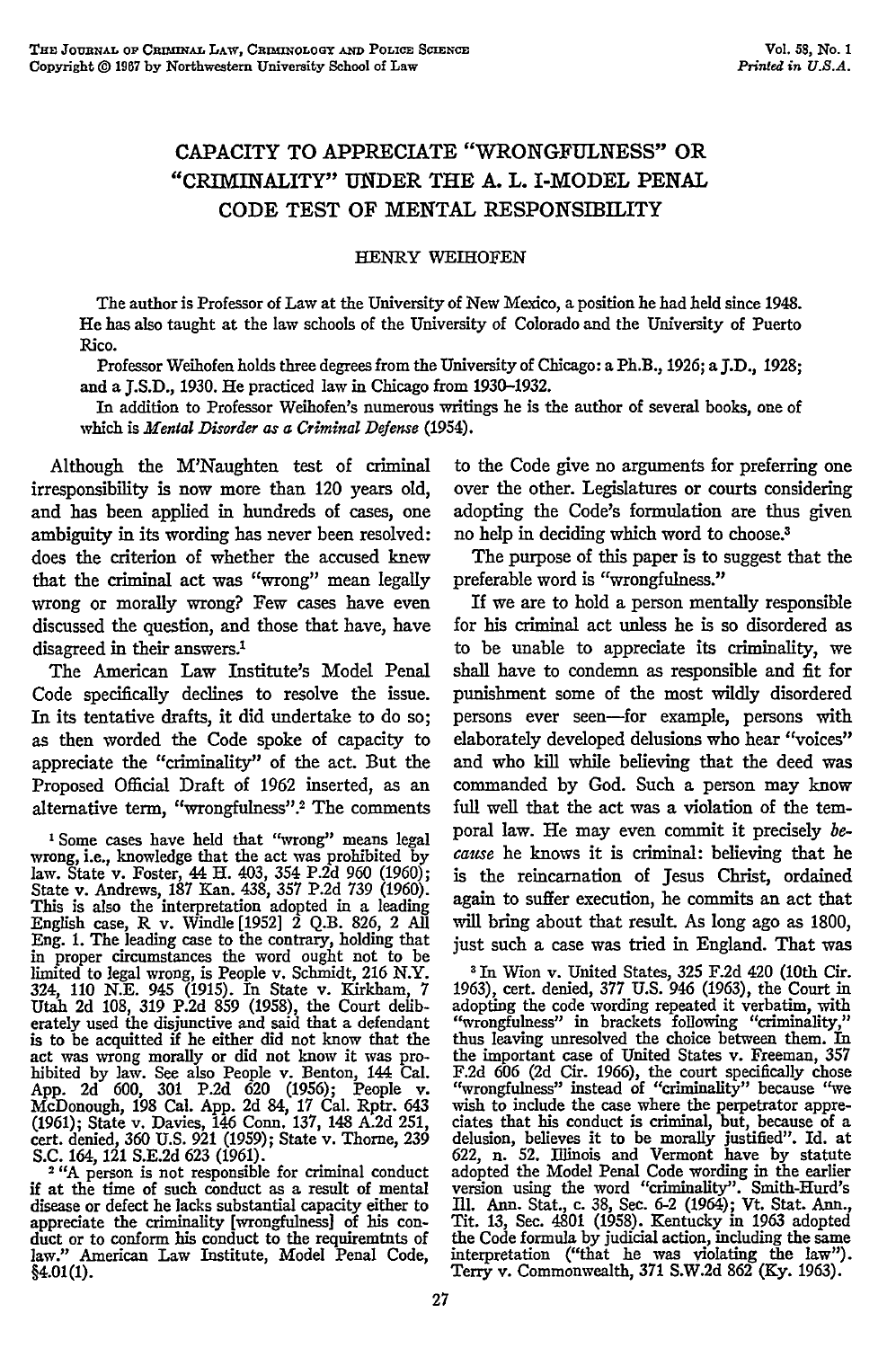the famous case of Hadfield,4 a war veteran who had been discharged from the British army on the ground of insanity. He was suffering from systematized delusions that, like Christ, he was called upon to sacrifice himself for the world's salvation. He therefore shot at King George III, so that by the appearance of crime he might be condemned, and thereby lay down his life as he felt divinely called upon to do. Hadfield was acquitted on the ground of insanity, largely because of the brilliant handling of the case by his counsel, Lord Erskine. Under the "criminality" wording of the Model Code formula, it would seem that latter-day Hadfields would have to be condemned.

The famous M'Naughten's case<sup>5</sup> itself, from which the present rule derives, involved a defendant suffering from delusions of persecutions of exactly the sort just described. To quote from M'Naughten's own testimony:<sup>6</sup>

The Tories in my native city have compelled me to do this. They follow and persecute me wherever I go, and have entirely destroyed my peace of mind. They followed me to France, into Scotland and all over England; in fact, they follow me wherever I go. I can get no rest from them night or day. I cannot sleep at night in consequence of the course they pursue towards me. I believe they have driven me into a consumption. I am sure I shall never be the man I formerly was. I used to have good health and strength, but I have not now. They have accused me of crimes of which I am not guilty; they do everything in their power to harass and persecute me; in fact they wish to murder me. It can be proved by evidence. That's all I have to say.

M'Naughten was found not guilty by reason of insanity. But if we adopt the first, and apparently preferred, wording of the Model Code, such paranoiacs will presumably have to be convicted-if the jury follows the instructions on the law. Actually, I doubt whether a jury in our day would be any more willing to convict such a person than was M'Naughten's jury in 1843. But then they

**5 10** Clark & Fin. 200. 6Quoted in Ellison and Haas, *A Recent Judicial Interpretation of the M'Naghten Rule,* 4 BRIT. J. OF *DELINQuENCY* 129 (1953); and in Roche, *Criminality and Mental Illness-Two Faces of the Same Coin,* <sup>22</sup> U. Cm. L. REv. 320, 324 (1955).

would have to flout the law. Surely we should not impose legal rules so harsh that juries will gag at applying them, especially by adopting a form of wording whose broad purpose is to liberalize the historic test.

Dr. Charles Mercier forty years ago denounced such a narrow view. "As well," he said, "might we convict of high treason the general paralytic who claims the crown of England. He knows that the world considers wrong the act that he does. He knows that it is against the law. But he does not know and appreciate the circumstances in which he acts".7

This restriction calls for a legalistic approach that would seem absurd to anyone but lawyers. Suppose a fairly typical paranoid case, where the person has delusions of persecution-like M'Naughten's. He thinks "they" are after him. "They" may be "the Tories", or they may be "the Catholics" or "the Masons", or he may be unable to make clear just who he thinks "they" are. But they are after him. When he walks along the street they follow him. At work or at home, he feels their eyes upon him; always he sees them lurking. At night they peek through his windows. They send noxious fumes through the keyhole to poison him; they send deadly rays right through the walls; they send sound waves by radar, mocking him and telling him that he is in their power. Driven to desperation by this incessant hounding, one day he turns and shoots someone on the street who he believes is one of "them". To determine whether this man should more properly be sent to a mental hospital or to prison or to the electric chair by asking whether he knew that his act was criminal would be ridiculous. First of all, it might be a nice question for lawyers and judges themselves to ponder whether the act was criminal or not. Perhaps this could be deemed self-defense. Whether it was or was not might depend upon whether the defendant thought they were trying to kill him or merely to mock, harass, and bedevil him. Even if he thought his life was in danger, it might make a difference whether he thought the danger was direct, as by shooting poisonous fumes into his bedroom, or indirect, as where they were trying to drive him out of his mind, or drive him to suicide. Even if direct, and if he thought the man he shot was one of those who were trying to kill him, was it criminal to shoot him at a moment

<sup>7</sup> MERCIER, CRIMINAL RESPONSIBILITY 193 (1926).

<sup>427</sup> How. St. Tr. 1281.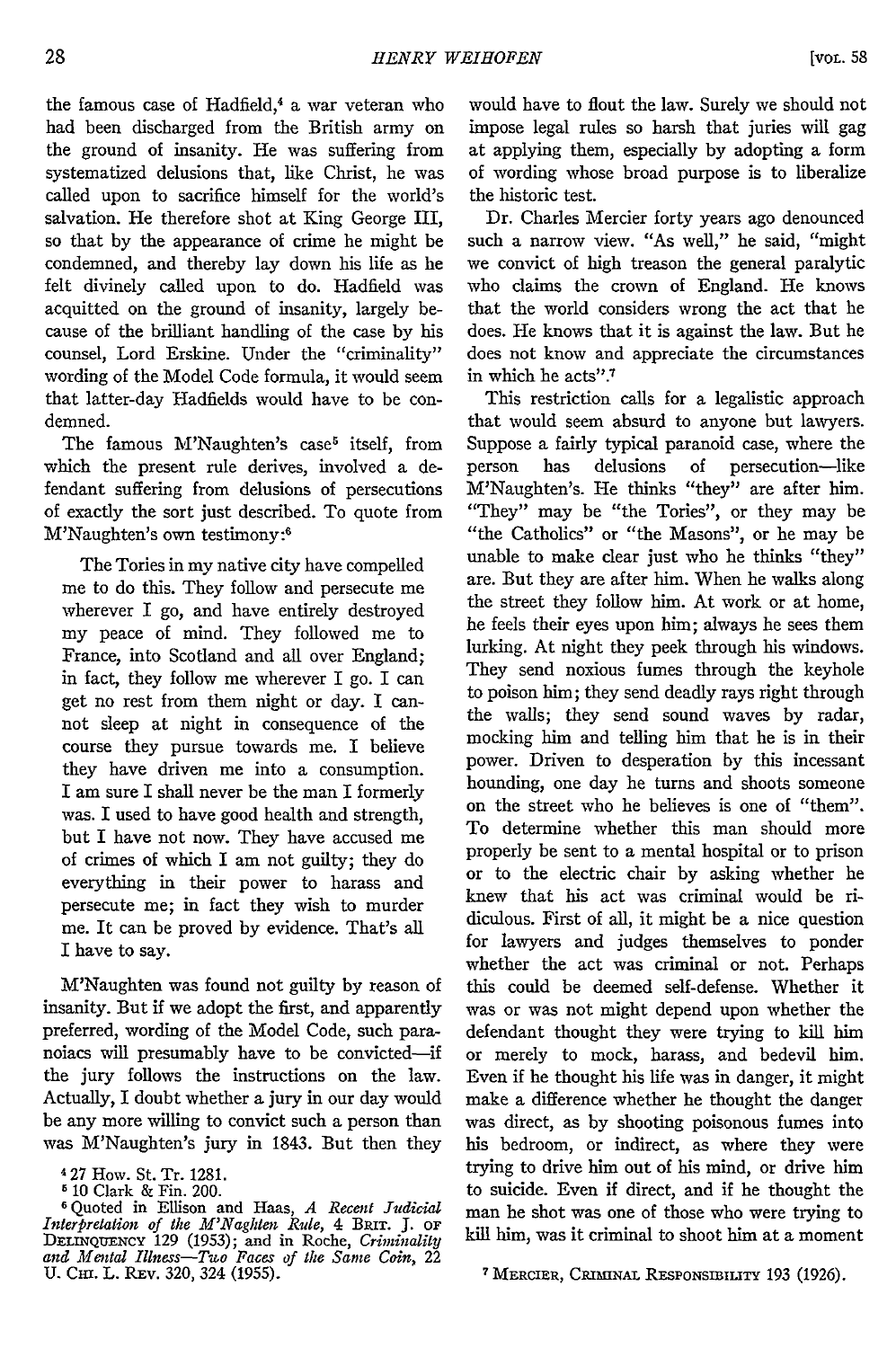when the man was not making any such attempt, but was only following him? Should the defendant have run away and called the police instead of shooting, if it was safe to do so, and did he think it was safe?

Suppose the reason he did not call the police is that he had already complained repeatedly to the police, but had-as we can understand, but he could not-got no help from them. Suppose he knew that taking the law into one's own hands is ordinarily not permitted, but he felt he had no other recourse?

The legal technicalities involved make this a pretty good law school examination question, on which normal and intelligent law students might exercise their powers of legal reasoning. To ask whether a mentally disordered person was able to appreciate the "criminality" of his actions in such a situation is preposterous. We can say of this rule what Judge Ladd said of the so-called "mistake of fact rule"-- a part of the rules laid down in M'Naughten's case which is now generally disregarded-the rule that a person laboring under "partial delusions" only "must be considered in the same situation as to responsibility as if the facts with respect to which the delusion exists were true". Of that rule Judge Ladd said many years ago.<sup>8</sup>

**...** it is probable that no ingenious student of the law ever read it for the first time without being shocked by its exquisite inhumanity. It practically holds a man confessed to be insane, accountable for the exercise of the same reason, judgment, and controlling mental power, that is required of a man in perfect health. It is, in effect, saying to the jury, the prisoner was mad when he committed the act, but he did not use sufficient reason in his madness.

Many mentally ill persons are grappling with very profound issues of spiritual life. They are trying to deal with their failure to measure up to the moral standard that they have accepted for themselves. Very frequently, they show a strong religious concern. The original problem takes on cosmic and universal form. It becomes a struggle between good and evil, between God and Satan. They feel themselves in tune with some mighty cosmic force which they are likely to personalize under the name of God. They see

**8** State v. Jones, *50 N.H.* 369 (1971).

themselves in the leading role of a great cosmic drama, the kind of role in which the old Hebrew prophets saw themselves.

A young man of strict religious upbringing finds himself tormented by a strong sex urge. This leads him to yield to fantasies and to actions that his conscience tells him are immoral and sinful. This conflict may dramatize itself to his mind not merely as one between his better and his worse self. He may develop a delusional system in which he sees himself as God's champion in the universal conflict between good and evil. One day he strangles a prostitute with whom he has had relations. He says, in justification, "She was evil; she was a tool of the devil". It would be petty legalism to try to determine his mental responsibility by asking simply whether he appreciated the "criminality" of the act. Of course he did. But for him the conflict was on a much higher plane. He killed under a paranoiac delusion that he was carrying out God's will by destroying the very personification of evil. To execute such a person as mentally responsible for his act would shock the sensibilities of any civilized community.

In a sense the mentally ill defendant may be a more moral person than the criminal. The former is often one who by standards that he accepts as his own, stands condemned as unworthy. He cannot bear the thought that those who are nearest and dearest to him should know him as he is. He thus becomes isolated from those who are closest to him and whose approval he wants. His battle is being fought out within.

The true criminal, on the other hand, is one whose imagination has never been kindled by any such ideal, and who when he found the ethical standards of his family and friends too difficult to maintain, gave them up and accepted those of some gang whose code was closer to his own practices. This corruption of morals will probably at least save his sanity, for a man is not likely to fall victim to a psychosis so long as he can belong to some group to whose standards he can conform.

The "standards" may consist largely of verbalizations. We do not merely rationalize acts we have already done or determined upon. We also act because we have rationalized. A businessman may undertake a shady transaction because he tells himself that "business is business". Simpler minds expecially are inclined to accept a pat or currently accepted verbal clich6 as **if** it were a reason. "I'm a chip off the old block", says a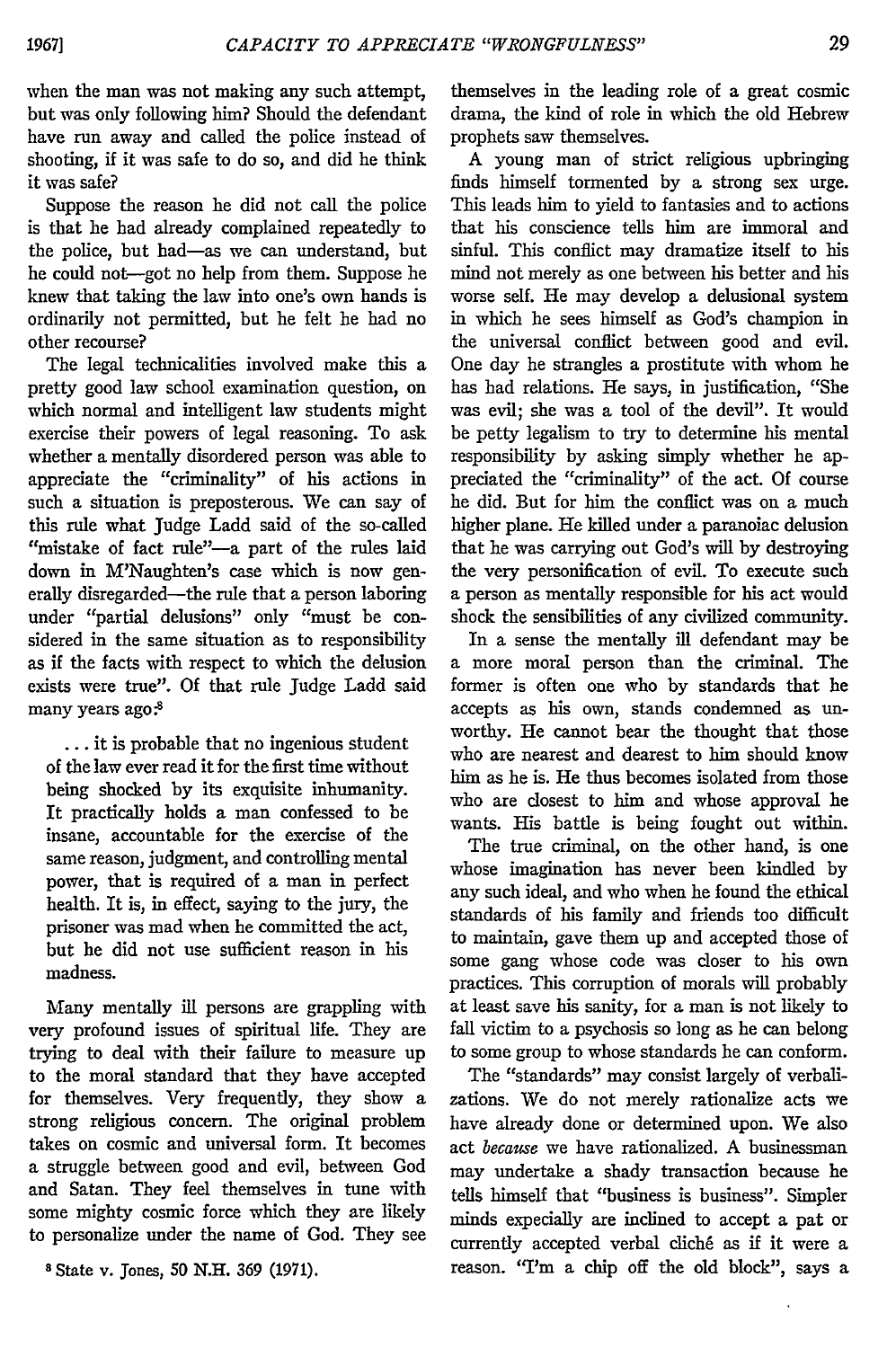delinquent boy whose father was indeed an old reprobate. The father's influence was no doubt important, but the verbality makes it easier for the boy to follow his pattern. The people who are

within or on the margin of the criminal group are not wholly isolated from the ethical ideas of the other members of the society in which they all live. They all know that society condemns killing, stealing and lying, and most of them have not consciously and by logical process refuted and rejected these precepts. More likely, they have made some superficial reconciliation of them by use of some handy clichés. Though killing is wrong, bumping off a squealer is different. Stealing from the rich, who will never miss it, is not like ordinary stealing. Certain forms of dishonesty are not like ordinary cheating, because "everybody does it". In our society, clichés are particularly potent. We are so accustomed to having hucksters use them on us in high pressure advertising that we tend also to use them to "sell" ourselves.

The criminal is not being peculiarly a criminal in this pattern of conduct. He is being a human being. The average, the "normal", man is apt to do the same sort of thing-to seek the solution of conflicts between his ideas and his mundane urges by socializing them with a lowered threshold of conscience, and comforting himself with the thought that he is no worse than his neighbor. Even the Church, the institution that stands for the ethical standards we deem most permanent and universal, has constantly had to find shortcuts and devices that will enable it to bolster up the moral self-respect of its members when they fail to live up to an ideal that is, alas, too high for most mortals to maintain. It therefore introduces confessions, absolutions, and other devices to remove some of the weight of guilt feelings; it overemphasizes credal conformity; it makes much of ritual, and in other ways tends to substitute minor for major virtues and loyalties. It is easy for skeptics to point to this tendency with scorn or with sadness, but it is probably necessary. The effort to maintain the high ideals of any enlightened religion would probably collapse if people were not given such encouragements in the face of human frailty.

So the mentally ill person and the criminal are not alone in this problem. Every human being judges himself by the standards of the person or group with whom he seeks to identify. For the sake of his own mental health, he must belong to some group. If he cannot bring himself within some group whose standards he can meet, whose standards will serve to justify himself to himself, he will be isolated and destroyed.

The standards by which we judge ourselves are not merely the rock-bottom prohibitions of the criminal law. Rather they are the affirmative standards and ideals of the group with which we wish to identify. This is not necessarily the group to which we *have* belonged; it is the group to which we aspire to belong. Conscience is not merely backward looking; it lies, as someone has put it, on the growing edge of human nature.

If we are to employ appreciation of wrongfulness as a legal test, it is unrealistic to limit it to appreciation of illegality. This is a sterile, armchair logician's test. Its logic, admittedly, is impeccable: the law is concerned only with legality. If a person had understanding enough to appreciate that the act was criminal, but nevertheless commits it, he is responsible. In the words of Isaac Ray, "It is very reasonable, if insane men would but listen to reason". But what Holmes said about law and logic is certainly applicable here. Experience, as distinguished from logic, will show that disordered minds do not reason this way. There are no types of mental disorder in which the patient is typically deluded about the legality of his act. Cases may be found, perhaps, where the facts as imagined might constitute self-defense, for example. But much more often, the act is known to violate the temporal law, but it is committed nevertheless because of delusions involving transcendental issues of eternal righteousness. Limiting the defense to delusions about criminality is not only shockingly harsh; it is also scientifically ignorant.

This restrictive formulation in its harshness might even permit the judges to prevent the jury from tempering law with mercy, as an English case decided in 1952 illustrates. In that case, *R. v. Windle,9* although the defendant pleaded insanity, the evidence was uncontroverted that he knew that his act, giving his wife a hundred aspirin tablets, was illegal. The trial judge therefore took the case away from the jury. The Court of Criminal Appeal upheld him.

The High Court of Australia, in a case decided soon after the *Winudle* case, expressly refused to follow it and held instead that "wrong" means morally wrong.<sup>10</sup> The same has been held in

**9** R. v. Windle [1952] 2 Q.B. 826, 2 All Eng. **1. 10** Stapleton v. The Queen, 86 Commonwealth Law Rep. 358 (Aust. 1952). For a debate prompted by the